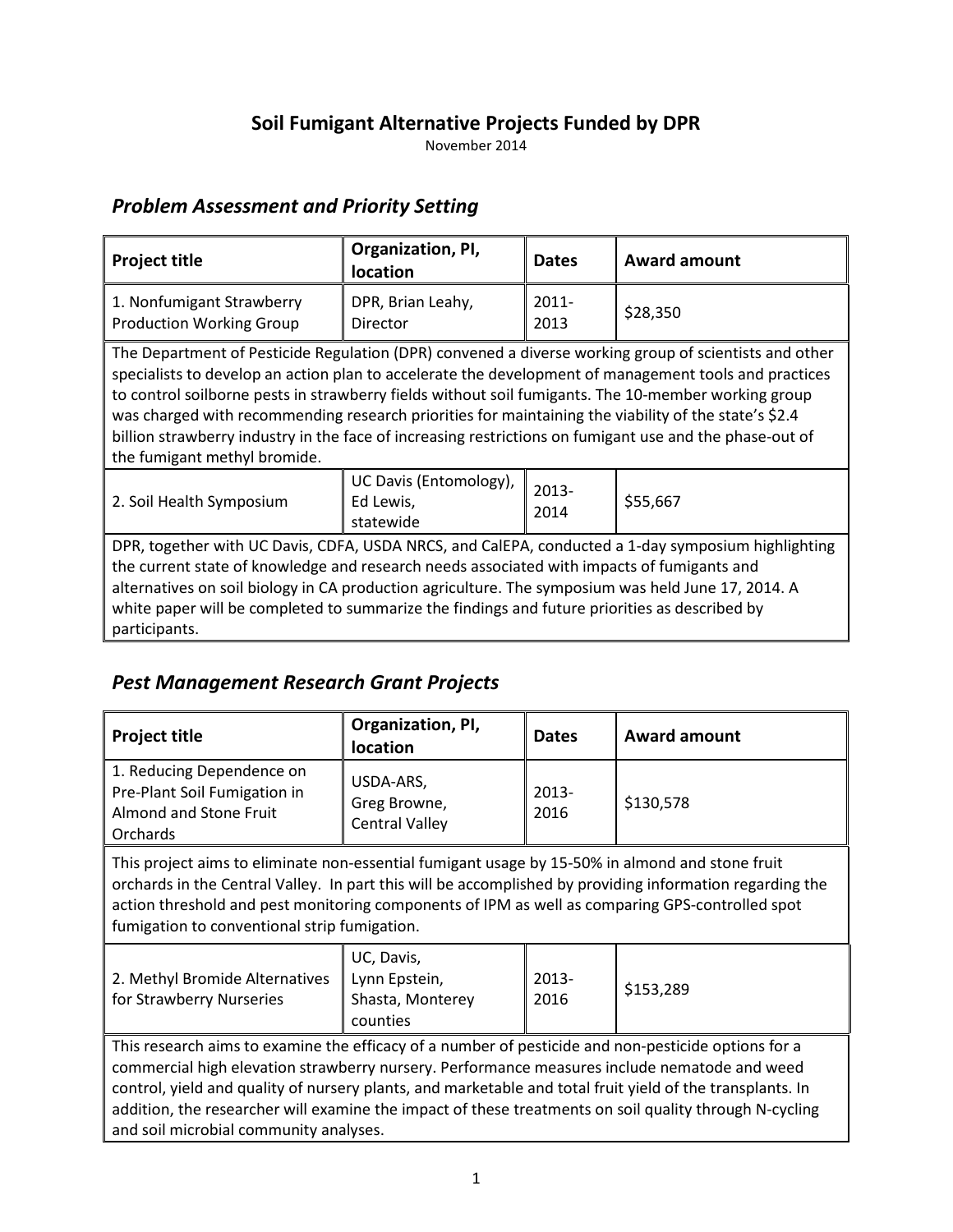| 3. Integrated Pesticide<br>Reduction Strategies for Insect<br>and Disease Management in<br>Cole Crops                                                                                                                                                                                                                                                                                                                                                                                                                                                                                                                                                                                                                                                                                                                                                                                                                                                                                                       | UC Santa Cruz,<br>Carol Shennan,<br>San Mateo, Santa Cruz,<br>Monterey counties | 2013-<br>2016 | \$399,304 |  |
|-------------------------------------------------------------------------------------------------------------------------------------------------------------------------------------------------------------------------------------------------------------------------------------------------------------------------------------------------------------------------------------------------------------------------------------------------------------------------------------------------------------------------------------------------------------------------------------------------------------------------------------------------------------------------------------------------------------------------------------------------------------------------------------------------------------------------------------------------------------------------------------------------------------------------------------------------------------------------------------------------------------|---------------------------------------------------------------------------------|---------------|-----------|--|
| This project explores alternatives to soil fumigant use and OP use on the Central Coast. Three non-<br>fumigant methods of pest and disease management (anaerobic soil disinfestation, mustard meal<br>biofumigation, & rye cover crop incorporation) will be tested in field level studies in Brussels sprouts;<br>and the fundamental IPM practices of monitoring, economic thresholds, plant tolerance at different<br>crop stages, and reduced-risk insecticide application methods will be optimized for cabbage maggot in<br>broccoli.                                                                                                                                                                                                                                                                                                                                                                                                                                                                |                                                                                 |               |           |  |
| 4. Improving Efficacy of<br><b>Biologically Mediated Soilborne</b><br>Disease Management in<br>Strawberry by the Use of<br><b>Reduced Rate Fumigations</b>                                                                                                                                                                                                                                                                                                                                                                                                                                                                                                                                                                                                                                                                                                                                                                                                                                                  | Dan Legard, California<br>Strawberry<br>Commission                              | 2014-<br>2017 | \$298,472 |  |
| Research on non-fumigant alternatives has not been completely successful in controlling all major<br>soilborne diseases in California strawberry. A strategy that combines the use of fumigants at reduced<br>rates with biologically active soil treatments in sequential combination may produce options that are<br>more effective and significantly reduce the amount of fumigant used to manage soilborne diseases. This<br>project will examine effects of integrating fumigation and biological soil treatments such as anaerobic<br>soil disinfestation (ASD) and mustard seed meal (MSM) on soilborne disease management for<br>strawberry production in California.                                                                                                                                                                                                                                                                                                                               |                                                                                 |               |           |  |
| 5. Developing a Mobile Steam<br>Applicator to Replace<br><b>Fumigants for Strawberry</b>                                                                                                                                                                                                                                                                                                                                                                                                                                                                                                                                                                                                                                                                                                                                                                                                                                                                                                                    | Steve Fennimore, UC<br>Davis, Salinas                                           | 2014-<br>2017 | \$294,612 |  |
| Strawberry research indicates that soil disinfestation with steam is an acceptable alternative to soil<br>fumigation. We built a prototype field steam applicator in 2011, and after two years of evaluations have<br>found strawberry yields and pest control similar to fumigation. The 2011 prototype steamer requires<br>water softening- a significant cost and time disadvantage. The prototype steamer, designed for research,<br>requires about 20 hours to treat an acre. Greater steam output, speed and ability to use hard or soft<br>water is needed for commercial-scale steam application. We propose to modify steam generator<br>technology from Precision Combustion (PCI), for use as a field steam applicator. PCI's steam generator<br>requires modification for agricultural use. PCI's compact 10 MM BTU/hr steam generator does not<br>require softened water. A compact commercial-scale steam generator for soil disinfestation in<br>California strawberry fields will be built. |                                                                                 |               |           |  |
| 6. Optimizing Solarization-<br><b>Based Technologies as</b><br>Sustainable Alternatives to Soil<br>Fumigation                                                                                                                                                                                                                                                                                                                                                                                                                                                                                                                                                                                                                                                                                                                                                                                                                                                                                               | James Stapleton,<br>University of California                                    | 2014-<br>2017 | \$299,992 |  |
| Solarization, with and without organic matter (OM) augmentation, can be an effective and sustainable<br>alternative to soil fumigation with synthetic toxicants under suitable conditions. However, additional<br>tools are needed to address knowledge gaps and to provide comprehensive and reliable decision<br>support to end users. This project will facilitate greater utilization of solarization through:<br>1) investigation and refinement of pest management techniques combining solarization and soil OM<br>amendments; 2) elucidation of the contributions of microbial activity, community structure, and<br>biochemistry to the solarization process, and 3) refinement and validation of our predictive models to<br>enable informed pest management decisions regarding solarization and soil and plant health.                                                                                                                                                                          |                                                                                 |               |           |  |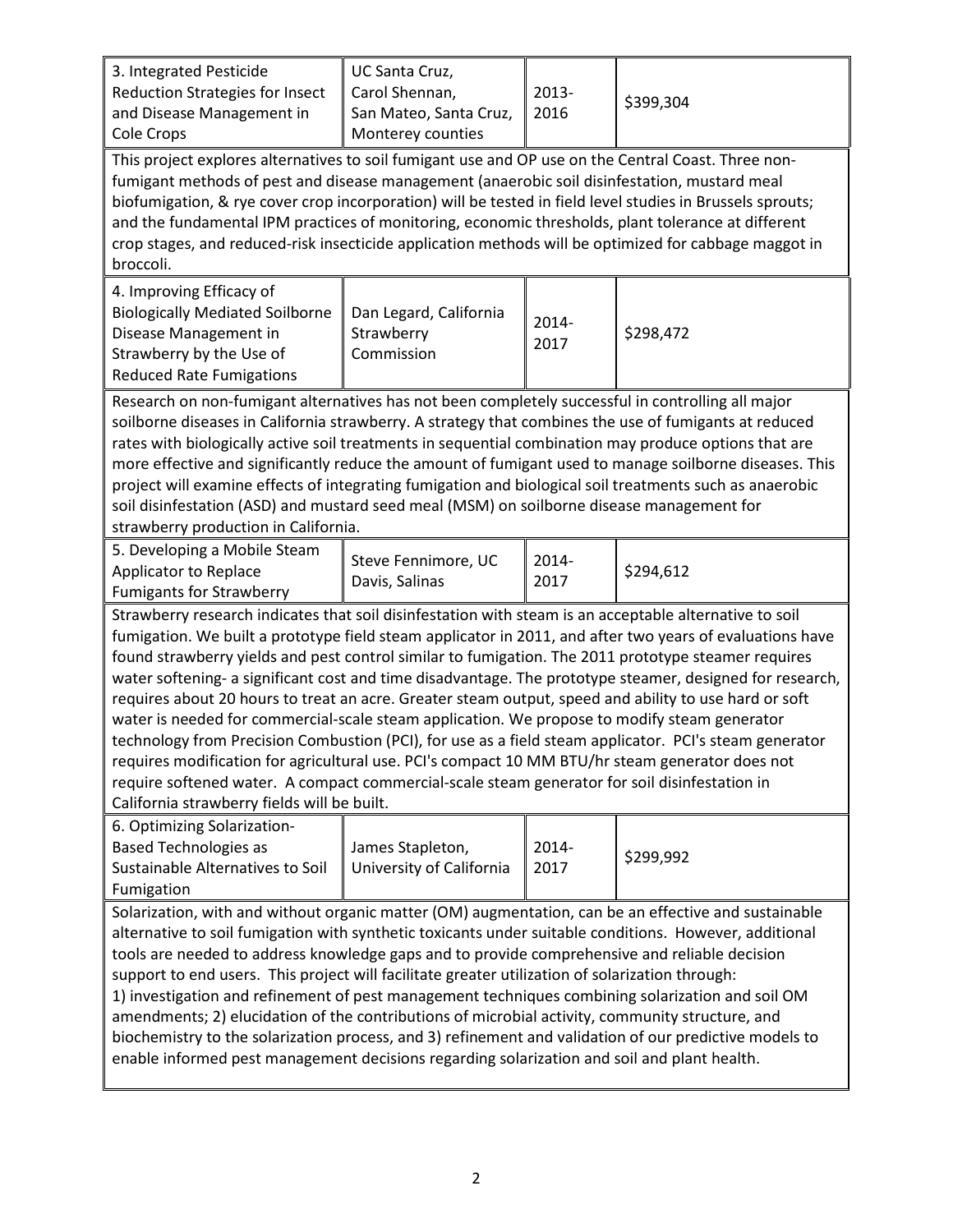| 7. Determining the Impacts of<br>Plant-Parasitic Nematodes and<br>Soil Fumigation on Pistachio<br>Growth                                                                                                                                                                                                                                                                                                                                                                                                                                                                                                                                                                                                                                                                                                                                                                                                                                                                                        | David Doll, University<br>of California<br><b>Cooperative Extension</b><br><b>Merced County</b> | 2014-<br>2017    | \$74,384  |
|-------------------------------------------------------------------------------------------------------------------------------------------------------------------------------------------------------------------------------------------------------------------------------------------------------------------------------------------------------------------------------------------------------------------------------------------------------------------------------------------------------------------------------------------------------------------------------------------------------------------------------------------------------------------------------------------------------------------------------------------------------------------------------------------------------------------------------------------------------------------------------------------------------------------------------------------------------------------------------------------------|-------------------------------------------------------------------------------------------------|------------------|-----------|
| The necessity of pre-plant fumigation of pistachio trees grown in sandy soils to treat nematode<br>infestations is not known. This study compares soil nematode concentrations, tree growth rates,<br>phenology patterns, and canopy size between plots fumigated with Telone II and non-fumigated plots,<br>as well as the differences among 6 different rootstock lines. If growth is similar among fumigated and<br>non-fumigated plots, then growers could potentially avoid using fumigants and therefore mitigate the<br>costs as well as the environmental, health, and regulatory risks associated with fumigation. If differences<br>between fumigated and non-fumigated plots are observed, further research on proper fumigant use<br>and/or fumigant alternatives would be needed.                                                                                                                                                                                                  |                                                                                                 |                  |           |
| 8. Managing Nematode<br>Parasitism and Prunus Replant<br>Disease with Spot Fumigation<br>and Rootstocks                                                                                                                                                                                                                                                                                                                                                                                                                                                                                                                                                                                                                                                                                                                                                                                                                                                                                         | David Doll, University<br>of California<br><b>Cooperative Extension</b><br><b>Merced County</b> | $2014 -$<br>2017 | \$108,433 |
| Almond orchard redevelopment is critical to orchard operation sustainability. Properly preparing the soil<br>for new orchard establishment must take into account the presence of plant parasitic nematodes and<br>Prunus Replant Disease (PRD). Soil fumigation has been traditionally used to manage these problems,<br>but the use of fumigants is under scrutiny. This project compares soil nematode concentrations, tree<br>growth, and yield between plots that have been row-stripped or spot fumigated with Telone II C35 and a<br>non-fumigated control. It also compares four rootstocks that will be planted in fumigated and non-<br>fumigated soils. Spot fumigation has been shown to be effective in managing PRD and reducing the<br>amount of fumigant applied, but it is unknown if it is feasible in nematode infested soils. Rootstock<br>selection may provide the potential to manage both nematode parasitism and PRD, which could reduce<br>the need to use fumigants. |                                                                                                 |                  |           |

## *Pest Management Alliance Grant Projects*

| <b>Project title</b>                                                                                                                                                                                          | Organization, PI,<br><b>location</b>                                             | <b>Dates</b>     | <b>Contract amount</b> |
|---------------------------------------------------------------------------------------------------------------------------------------------------------------------------------------------------------------|----------------------------------------------------------------------------------|------------------|------------------------|
| 1. Facilitation of the Anaerobic<br>Soil Disinfestation Pre-Plant Soil<br>Treatment<br>For Strawberry and Caneberry<br>Growers                                                                                | Farm Fuel, Inc.,<br>Stefanie Bourcier,<br>Berry growing regions<br>of California | $2013 -$<br>2016 | \$247,850              |
| The primary goals of this project are to promote ASD through 22 demonstration trials, educational<br>outreach events, and literature. The three objectives are: implementation of 22 sites, evaluation of the |                                                                                  |                  |                        |

outreach events, and literature. The three objectives are: implementation of 22 sites, evaluation of the success of the treatment process through grower questionnaire and interview, and outreach to the grower community through four events, and reports and project summaries available to growers, agricultural professionals, and the media.